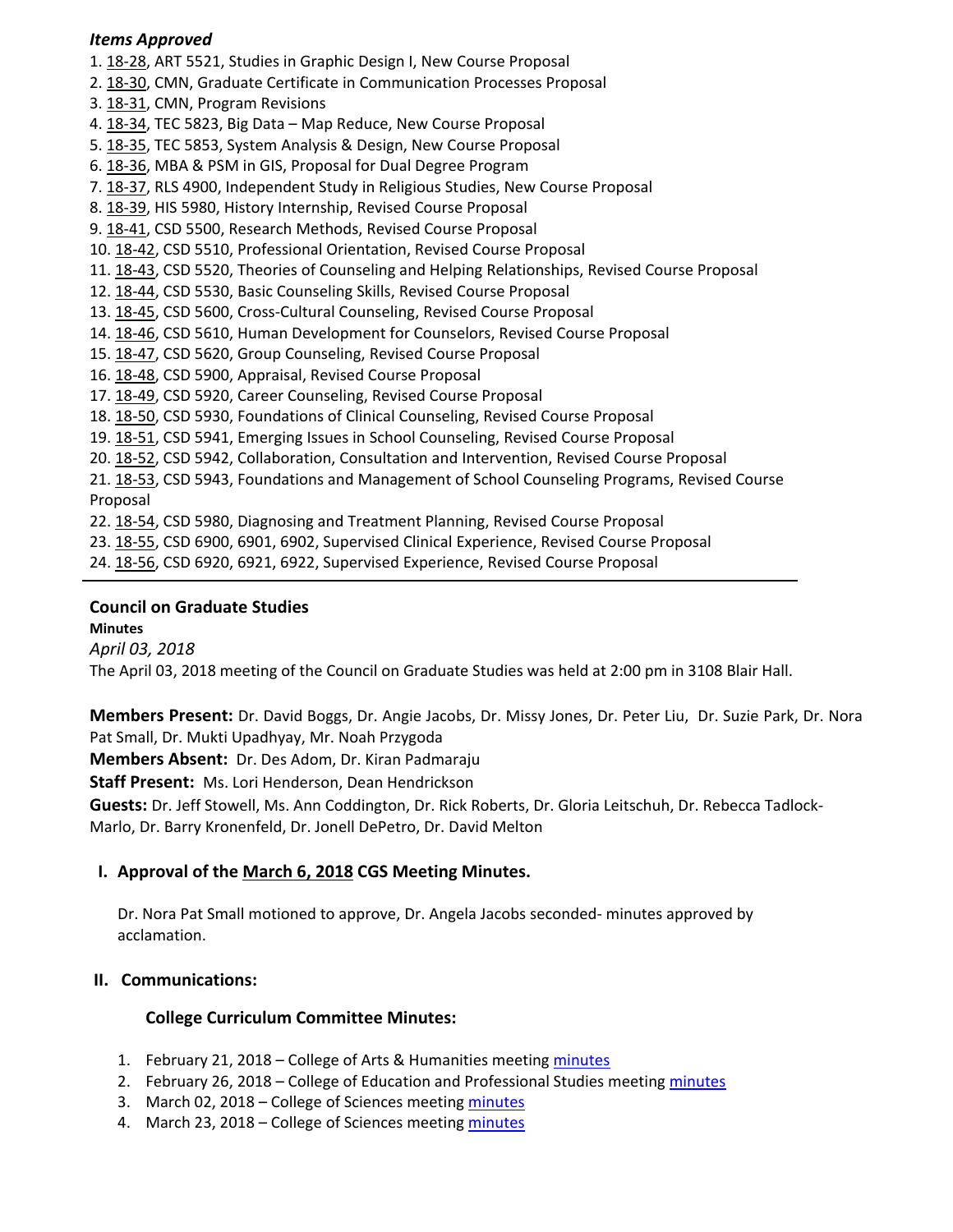### **III. Approved Executive Actions**

1. EA‐[LCBAS](http://castle.eiu.edu/~eiucgs/exec-actions/EA-LCBAS-18-20.pdf)‐18‐20, Memo from Interim Dean Minnis requesting deletion of COM 4800 and change of course description for MGT 4800

2. EA‐[COS](http://castle.eiu.edu/~eiucgs/exec-actions/EA-COS-18-22.pdf)‐18‐22, Memo from Interim Dean Klarup requesting online course offerings for GEO 59901, GEO 59902 and GEO 59903

3. EA‐[LCBAS](http://castle.eiu.edu/~eiucgs/exec-actions/EA-LCBAS-18-24.pdf)‐18‐24, Memo from Interim Dean Minnis requesting deletion of FCS 5157

4. EA‐[LCBAS](http://castle.eiu.edu/~eiucgs/exec-actions/EA-LCBAS-18-25.pdf)‐18‐25, Memo from Interim Dean Minnis requesting deletion of FCS 5045

- 5. EA‐[LCBAS](http://castle.eiu.edu/~eiucgs/exec-actions/EA-LCBAS-18-26.pdf)‐18‐26, Memo from Interim Dean Minnis requesting deletion of FCS 5158
- 6. EA‐[CEPS](http://castle.eiu.edu/~eiucgs/exec-actions/EA-CEPS-18-27.pdf)‐18‐27, Memo from Interim Dean Bower to change prerequisites for HST 4770

Executive actions approved by acclamation

### **IV. Items Added to the Agenda:**

- 01. 18‐[57,](http://castle.eiu.edu/eiucgs/currentagendaitems/agenda18-57.pdf) MS in Family and Consumer Sciences, Program Revision
- 02. 18‐[60,](http://castle.eiu.edu/eiucgs/currentagendaitems/agenda18-60.pdf) MSED in Curriculum and Instruction, Program Revision

# **V. Items Acted Upon‐**

- 01. 18‐[25,](http://castle.eiu.edu/eiucgs/currentagendaitems/agenda18-25.pdf) ART 5521, Studies in Graphic Design I, New Course Proposal Ann Coddington presented, Council asked that "course materials" be added. Dr. Jones motioned to approve, Dr. Nora Pat Small seconded and Council approved unanimously with agreed upon changes.
- 02. 18‐[30,](http://castle.eiu.edu/eiucgs/currentagendaitems/agenda18-30.pdf) CMN, Graduate Certificate in Communication Processes Proposal Dr. Jacobs presented. Dr. Jones motioned to approve, Dr. Small seconded. Council approved unanimously.
- 03. 18-[31,](http://castle.eiu.edu/eiucgs/currentagendaitems/agenda18-31.pdf) CMN, Program Revisions Dr. Jacobs presented. Dr. Upadhyay motioned, Dr. Liu seconded. Council approved unanimously.
- 04. 18-[34,](http://castle.eiu.edu/eiucgs/currentagendaitems/agenda18-34.pdf) TEC 5823, Big Data Map Reduce, New Course Proposal
- 05. 18‐[35,](http://castle.eiu.edu/eiucgs/currentagendaitems/agenda18-35.pdf) TEC 5853, System Analysis & Design, New Course Proposal Council agreed to vote on both items at once. Dr. Melton presented. Dr. Small motioned to approve, Dr. Upadhyay seconded. Council approved unanimously.
- 06. 18‐[36,](http://castle.eiu.edu/eiucgs/currentagendaitems/agenda18-36.pdf) MBA & PSM in GIS, Proposal for Dual Degree Program Dr. Kronenfeld presented. Dr. Jones motioned to approve, Dr. Liu seconded. Council approved unanimously.
- 07. 18‐[37,](http://castle.eiu.edu/eiucgs/currentagendaitems/agenda18-37.pdf) RLS 4900, Independent Study in Religious Studies, New Course Proposal Dr. DePetro presented. Dr. Upadhyay motioned to approve, Dr. Small seconded. Council approved unanimously.
- 08. [18](http://castle.eiu.edu/eiucgs/currentagendaitems/agenda18-39.pdf)‐39, HIS 5980, History Internship, Revised Course Proposal Dr. Small presented. Dr. Jones motioned to approve, Dr. Liu seconded. Council approved unanimously.
- 09. 18‐[41,](http://castle.eiu.edu/eiucgs/currentagendaitems/agenda18-41.pdf) CSD 5500, Research Methods, Revised Course Proposal
- 10. 18‐[42,](http://castle.eiu.edu/eiucgs/currentagendaitems/agenda18-42.pdf) CSD 5510, Professional Orientation, Revised Course Proposal
- 11. 18‐[43,](http://castle.eiu.edu/eiucgs/currentagendaitems/agenda18-43.pdf) CSD 5520, Theories of Counseling and Helping Relationships, Revised Course Proposal
- 12. 18‐[44,](http://castle.eiu.edu/eiucgs/currentagendaitems/agenda18-44.pdf) CSD 5530, Basic Counseling Skills, Revised Course Proposal
- 13. 18‐[45,](http://castle.eiu.edu/eiucgs/currentagendaitems/agenda18-45.pdf) CSD 5600, Cross‐Cultural Counseling, Revised Course Proposal
- 14. 18‐[46,](http://castle.eiu.edu/eiucgs/currentagendaitems/agenda18-46.pdf) CSD 5610, Human Development for Counselors, Revised Course Proposal
- 15. 18-[47,](http://castle.eiu.edu/eiucgs/currentagendaitems/agenda18-47.pdf) CSD 5620, Group Counseling, Revised Course Proposal
- 16. 18‐[48,](http://castle.eiu.edu/eiucgs/currentagendaitems/agenda18-48.pdf) CSD 5900, Appraisal, Revised Course Proposal
- 17. 18-[49,](http://castle.eiu.edu/eiucgs/currentagendaitems/agenda18-49.pdf) CSD 5920, Career Counseling, Revised Course Proposal
- 18. 18-[50,](http://castle.eiu.edu/eiucgs/currentagendaitems/agenda18-50.pdf) CSD 5930, Foundations of Clinical Counseling, Revised Course Proposal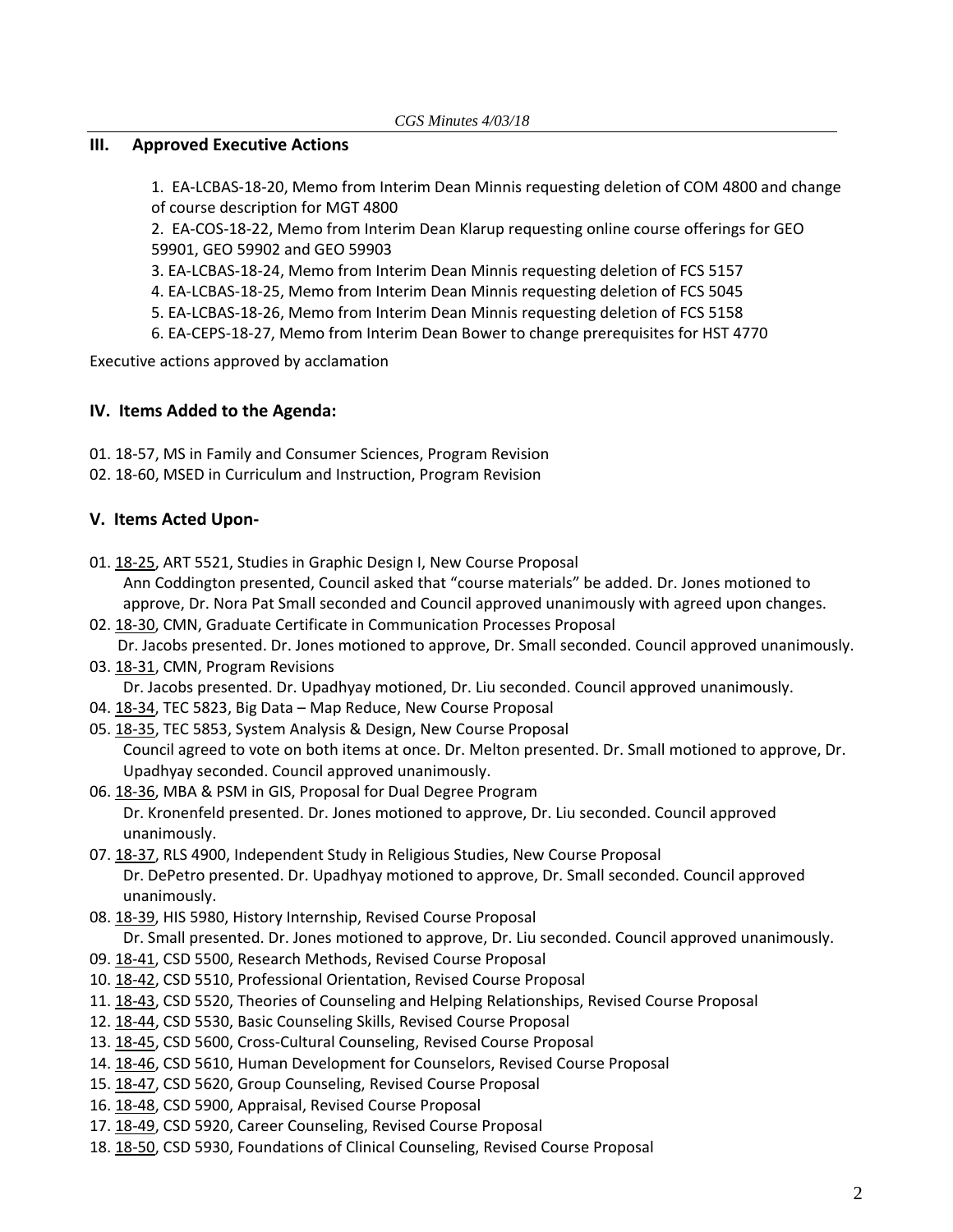*CGS Minutes 4/03/18* 

- 19. [18](http://castle.eiu.edu/eiucgs/currentagendaitems/agenda18-51.pdf)-51, CSD 5941, Emerging Issues in School Counseling, Revised Course Proposal
- 20. 18‐[52,](http://castle.eiu.edu/eiucgs/currentagendaitems/agenda18-52.pdf) CSD 5942, Collaboration, Consultation and Intervention, Revised Course Proposal
- 21. 18‐[53,](http://castle.eiu.edu/eiucgs/currentagendaitems/agenda18-53.pdf) CSD 5943, Foundations and Management of School Counseling Programs, Revised Course Proposal
- 22. 18‐[54,](http://castle.eiu.edu/eiucgs/currentagendaitems/agenda18-54.pdf) CSD 5980, Diagnosing and Treatment Planning, Revised Course Proposal
- 23. 18‐[55,](http://castle.eiu.edu/eiucgs/currentagendaitems/agenda18-55.pdf) CSD 6900, 6901, 6902, Supervised Clinical Experience, Revised Course Proposal
- 24. 18‐[56,](http://castle.eiu.edu/eiucgs/currentagendaitems/agenda18-56.pdf) CSD 6920, 6921, 6922, Supervised Experience, Revised Course Proposal

 Chair Boggs requested that Council vote on all the CSD items in one vote, Council agreed. Dr. Roberts presented assisted by Drs. Leitschuh and Tadlock‐Marlo. Council asked for clarification on graduate learning goals, and for 6900, 6901, 6902, 6920, 6921, and 6922 to be marked "other" – "supervised experience" under #10 "type of course" . Dr. Jones motioned, Dr. Jacobs seconded, and Council approved with requested changes.

### **VI**. **Items Pending:**

- 01. 18-[24,](http://castle.eiu.edu/eiucgs/currentagendaitems/agenda18-24.pdf) KSS 5211, Promotion and Sales Management in Sport, Revised Course Proposal; item tabled due to council's request from department for more detail on assignments and class projects.
	- Dr. Small motioned to approve, Dr. Liu seconded. Council approved unanimously with request to add
	- "in Sport" to title in the "model syllabus" section.

#### **VII. Other Items:**

Dr. Stowell addressed the Council regarding proposed changes to the current Faculty Senate model

### **VIII. Committee Reports:**

- Library Advisory Board- Nora Pat Small- Dr. Small left at 3:45 to review Library Research awards
- Academic Technology Advisory Committee-David Boggs- no updates
- Graduate Student Advisory Council-Lori Henderson-reviewing constitution
- Committee for the Assessment of Student Learning- Nichole Mulvey- no updates
- Enrollment Management Advisory Committee- Des Adom- not in attendance
- Honorary Degree- no report

### **IX. Dean's Report:**

Grad Expo and Awards‐ April 4 Grad Alumni Advisory Board Mtg‐ April 5 Outstanding Graduate Alumni Awards‐ April 6 First Choice Updates‐ CDS and History received renewal OISS and OSA staffing updates‐ Kurt Olausen leaving in June, new Study Abroad coordinator, Emily Tooy arrived this week.

 Mukti Upadhyay left at 3:30 pm, Nora Pat Small left at 3:45 pm. Meeting adjourned at 3:55 pm. *–Final CGS Minutes recorded by Lori Henderson*

The current agenda and all CGS minutes are available on the Web at [http://castle.eiu.edu/eiucgs](http://castle.eiu.edu/eiucgs/)